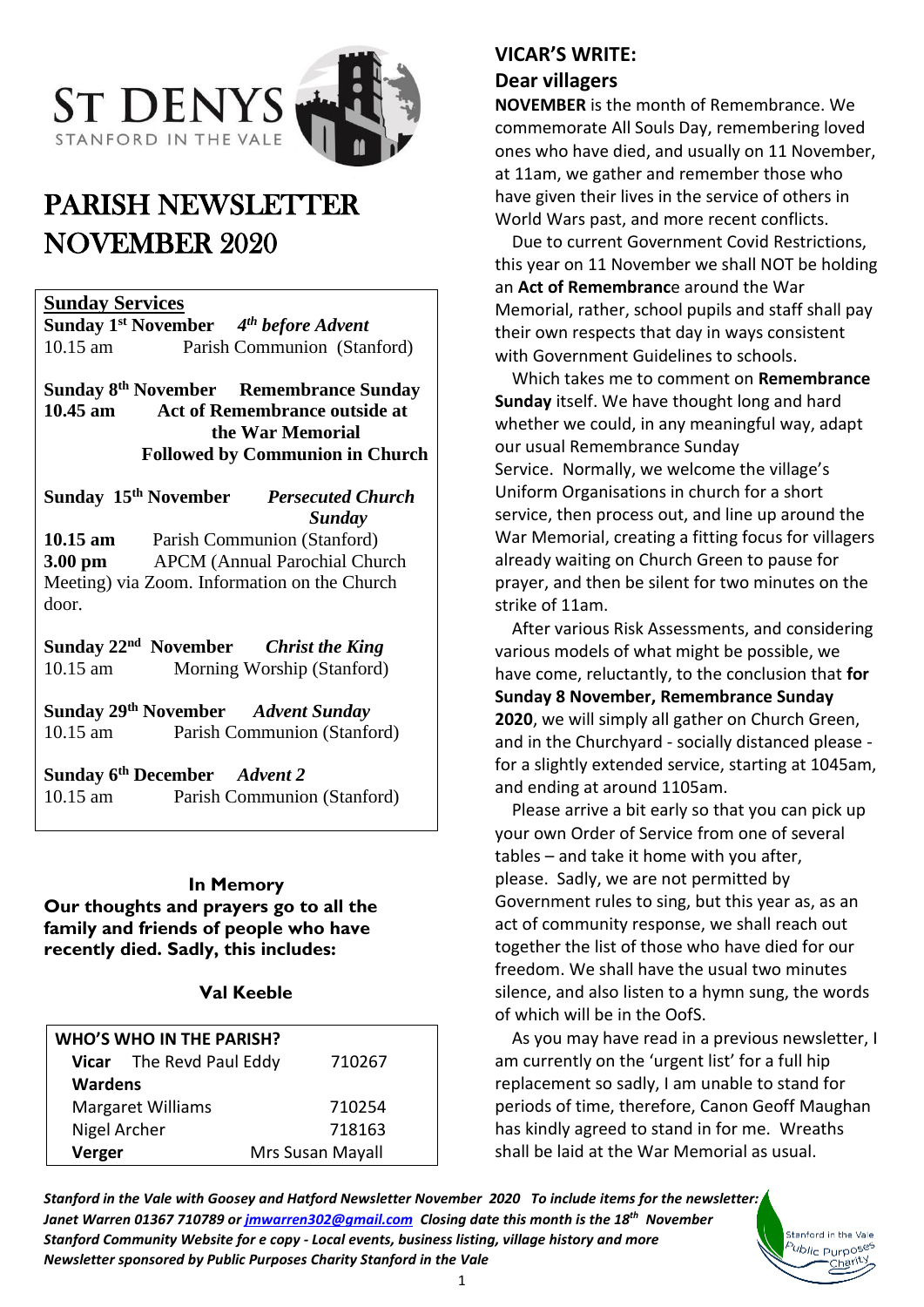Please remember that the maximum group number of 6 applies after the service. Despite the natural temptation to linger and chat, please leave promptly, thus minimising the possibility of spreading the virus to others. Finally, as usual, at the end of our Act of Remembrance around the War Memorial on November 8, there will be a short service of Holy Communion inside St Denys. However, due to us having a 'Maximum Safety' number of sociallydistanced worshippers inside, if you wish to come into church for Holy Communion, please do the following:

A) email **[warden1@stdenys.org](mailto:warden1@stdenys.org)** with the full names of those wishing to attend, and telephone numbers, stating whether they live in the same house/bubble, or separate *(this will help us arrange seats accordingly),* B) await to receive a confirmation email that you are booked in - to save any disappointment on the day,

C) if allocated a space, please ensure you bring a face covering to wear inside at all times. If you have a medical reason why you can't, please explain this in the email, D) on arrival in the church Porch, please Anti-Bac your hands well - keeping 2m from others ahead/behind you, E) please give your name to the person keeping our Track & Trace Register *(we keep for 3 weeks under Government rules)* and scan the QR Code on the Welcome Desk if you have an iPhone. *NB. If you are NOT on the list you will be asked to wait outside to see if we have room for you once those registered have been seated* F) please follow the one-way system once inside church. Your Order Of Service will be on your seat. Please use it and take it home with you G) you will be invited to come up for Holy Communion in ones and twos by a steward. Please Anti-Bac your hands, again, and once at the rail, please remain standing. Only the Wafer (one kind) shall be given. You will then be directed back to your seat and seat seat

H) at the end of the service, a Steward will come to the front of church and invite you to leave via the small door to the top left of the chancel. This is to ensure a one-way system at all times and

save any congestion. Please do not congregate outside the door, blocking the exit - and please remember the 'Rule of 6' if you stop in the churchyard afterwards

 I do apologise for having to spell out so much detail ahead of time. But I do so to reassure you of the stringent Covid-safe procedures we have had in place at St Denys since September for Sunday services, and to demonstrate that as a church, our primary focus is your safety and minimising the possibility of spreading any virus around the village as we gather to give thanks to God for the sacrifice of so many for us today.

 All I have shared is based on Government Guidance as of October 13, however, should we need to revise anything between now and November 8, we shall communicate via the St Denys Church Facebook Page, and via local Social Media pages.

 If you are not on email but wish to register to attend Holy Communion on Nov 8, please telephone the vicarage on 01367 710267 and leave your details.

 Finally, may I remind you that every Friday I email out a double-sided A4 sheet called *Friday Fellowship News*. This contains news of church services and events, interesting ideas and resources on how to cope well through this Covid season, village news and information and a range of other links you may find of interest. I currently circulate FFN to just under 300 people so, if you'd like to be added to the FFN email list, just drop me an email [vicar@stdenys.org](mailto:vicar@stdenys.org) You can unsubscribe at any time.

With my prayers, as ever

*Paul* **Revd Paul Eddy****Vicar**

Stanford in the Vale b<sub>ublic</sub> p<sub>urposes</sub> Charity

# **Margaret Tapley**

Philip and family would like to thank everyone who sent cards and messages of sympathy and support when Margaret was suddenly taken from us in April. We have been overwhelmed by the kind thoughts and the personal memories of Margaret that we have received and the continuing support from friends, they are all very much appreciated. Thank you. Janet Wood (nee Tapley)

*Stanford in the Vale with Goosey and Hatford Newsletter November 2020 To include items for the newsletter: Janet Warren 01367 710789 or [jmwarren302@gmail.com](mailto:jmwarren302@gmail.com) Closing date this month is the 18th November Stanford Community Website for e copy - Local events, business listing, village history and more Newsletter sponsored by Public Purposes Charity Stanford in the Vale*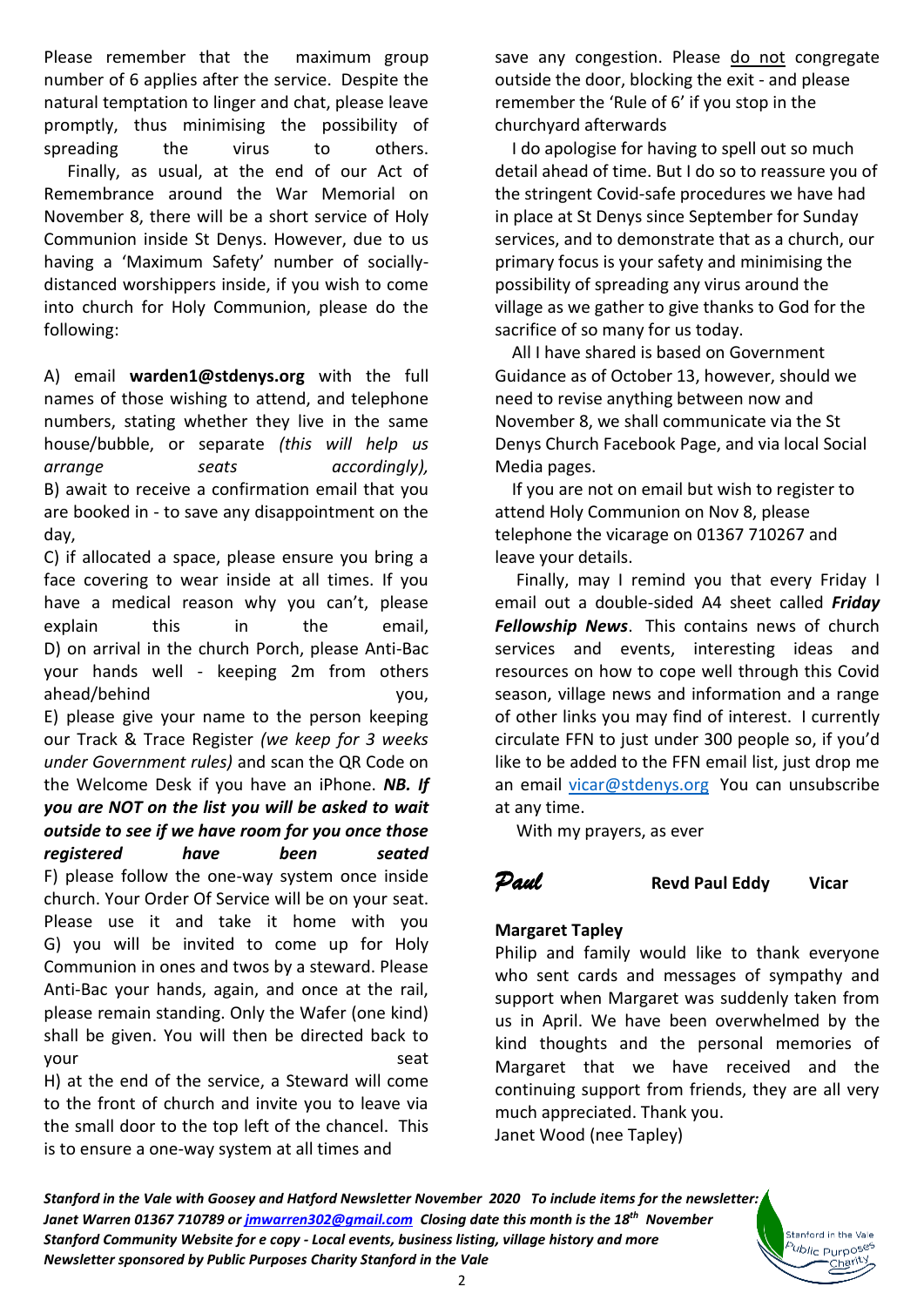# **Val (Valerie Constance) Keeble 1929-2020**

Val, passed away 16/09/2020 3 days before her 91st birthday. Val and David Keeble have lived in the village with their 4 daughters for over 50 years. Celebrating over 65 year of marriage and getting a card from the Queen!

Val has been involved in village life for many years, being one of the first volunteers to drive the village minibus. Cycling to Hatford to pick up the minibus to take shoppers into town. Val was a member of Wantage flower club and keen gardener.

Val and David transformed their garden from a paddock to a plantsman garden and opened it, for over 25 years, to the public under the National Garden Scheme. The garden was also open on Stanford festival weekends.

Val was very proud that their garden was featured in a TV programme called "secret gardens" and took great delight in watching it whenever she could. Val was a member of the Stanford gardening club, giving guided tours of their garden with husband David and sharing her knowledge of plants. Val was involved in Stanford festival, doing flower arrangements in the church for clubs she belonged to. Val was involved in the church bazaar for several years, helping do Christmas arrangements and decorations raising funds for the local church. Val took delight in entering in the local village show with her baking, jam making, flower arranging and vegetables.

Thankfully a lot of these skills have been passed down to the 4 daughters.

Donations can be made in memory of Val:

Helen Davison's just giving page in aid of Age UK. Donations can also be made by hand to the family home.

Many thanks The Keeble Family

### **The next Parish Council Meeting is on Wednesday 4 th November**

Members of the public are welcome to attend virtual Council meetings (By video or telephone), details published via our web site and noticeboards**.**

# **FARINGDON & DISTRICT U3A – Thursday 12th November'20 at 2.30pm**

The speaker will be **Debi Evans,** a local author of children's books who comes highly recommended; she speaks at festivals and to many groups. Her talk is entitled **Dragons and Rescue Dogs – My Inspiration to Write Books.** Debi writes as if she is her Jack Russell and her books include lots of history woven into the adventure stories in which Rolo (the dog) takes part in the events. Debi will be talking online but there is a possibility to purchase books in time for Christmas presents for the grandchildren.

The talk is taking part on Zoom for which details can be found online at

<https://faringdondistrictu3a.com/>Put the talk in your diary!

# **Stanford in the Vale Repair Cafe**

It is impossible for us to meet in the Coffee shop for the time being so for some weeks we have been working differently. People can bring along their broken items such as toasters, table lamps, garden shears for sharpening etc. .and items for a PAT test, to one of two houses. We then can distribute the item to one of our repairers.

Derek Sayers 2 Hunters Field Tel. 01367 710283 Bill Hart Silkie – Chapel Road Tel 07768486262

Some weeks ago a lady called Jasmine gave us some garden lights to repair but did not leave any way we could contact her. The lights are repaired.



#### **Allotments for the Disabled and for Family Groups**

The Public Purposes Charity manages the village

allotments and the Committee now want to gauge public interest in providing new facilities differing from standard allotments. These would be part and parcel of a new allotment area, needed in any case to meet rising demand in the village.

Plots for residents with disabilities would be smaller than normal, would have easy wheelchair

*Stanford in the Vale with Goosey and Hatford Newsletter November 2020 To include items for the newsletter: Janet Warren 01367 710789 or [jmwarren302@gmail.com](mailto:jmwarren302@gmail.com) Closing date this month is the 18th November* Stanford in the Vale *Stanford Community Website for e copy - Local events, business listing, village history and more* <sup>b</sup>ublic Purpo<sup>ses</sup> *Newsletter sponsored by Public Purposes Charity Stanford in the Vale* Charity